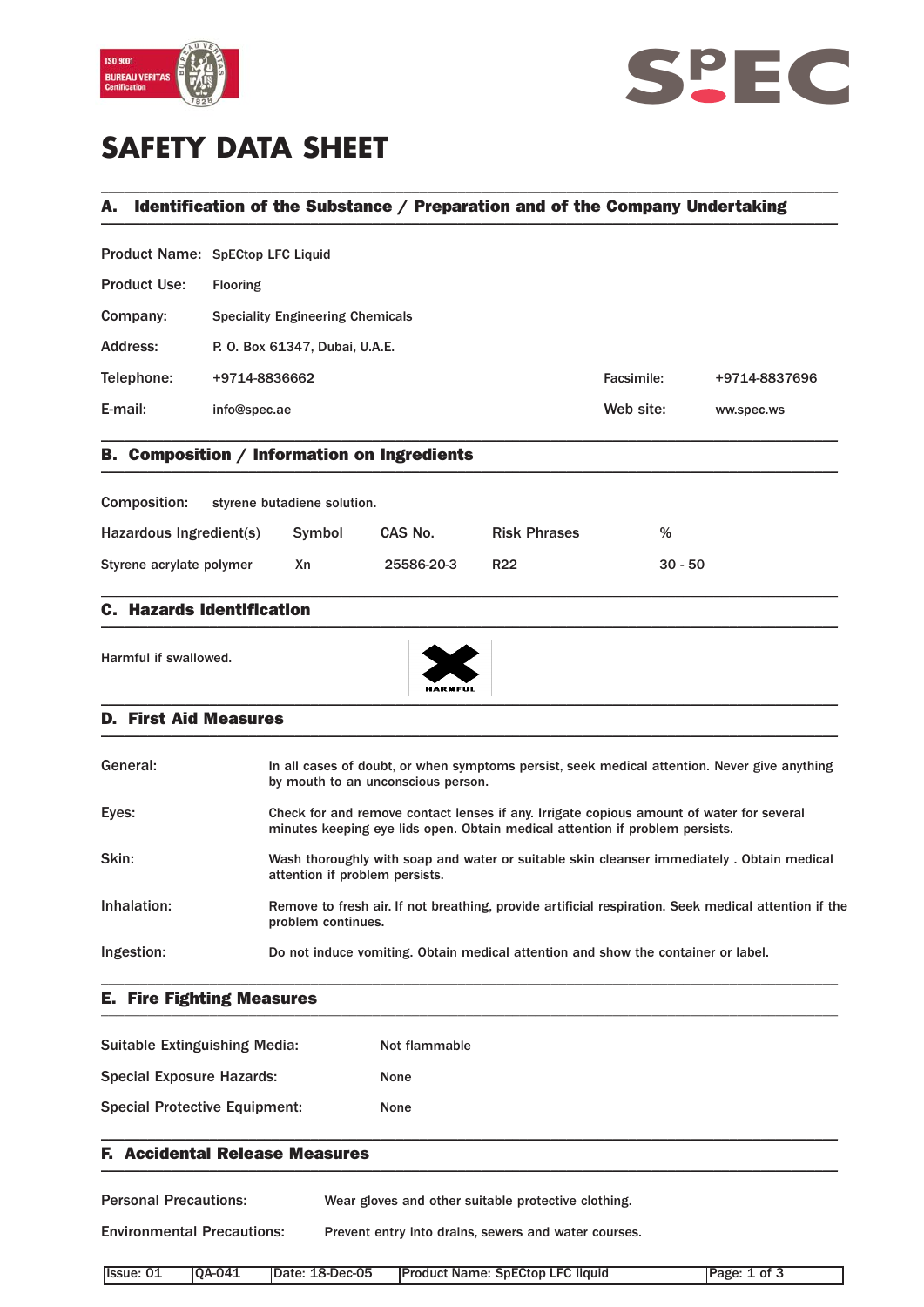Decontamination Procedures: Soak up with inert absorbent or contain and remove by best available means. Gather into containers.

#### G. Handling and Storage  $\blacksquare$

| Handling:        | Avoid skin and eve contact. Do not eat, drink or smoke whilst using this product. Ensure<br>adequate ventilation. |
|------------------|-------------------------------------------------------------------------------------------------------------------|
| Storage:         | Keep containers dry, cool and tightly closed.                                                                     |
| Decontamination: | Soak-up with inert absorbent or contain and remove by best available means. Gather into<br>containers.            |

\_\_\_\_\_\_\_\_\_\_\_\_\_\_\_\_\_\_\_\_\_\_\_\_\_\_\_\_\_\_\_\_\_\_\_\_\_\_\_\_\_\_\_\_\_\_\_\_\_\_\_\_\_\_\_\_\_\_\_\_\_\_\_\_\_\_\_\_\_\_\_\_\_\_\_\_\_\_\_\_\_\_\_\_\_\_\_\_\_\_\_\_\_\_\_

\_\_\_\_\_\_\_\_\_\_\_\_\_\_\_\_\_\_\_\_\_\_\_\_\_\_\_\_\_\_\_\_\_\_\_\_\_\_\_\_\_\_\_\_\_\_\_\_\_\_\_\_\_\_\_\_\_\_\_\_\_\_\_\_\_\_\_\_\_\_\_\_\_\_\_\_\_\_\_\_\_\_\_\_\_\_\_\_\_\_\_\_\_\_\_

\_\_\_\_\_\_\_\_\_\_\_\_\_\_\_\_\_\_\_\_\_\_\_\_\_\_\_\_\_\_\_\_\_\_\_\_\_\_\_\_\_\_\_\_\_\_\_\_\_\_\_\_\_\_\_\_\_\_\_\_\_\_\_\_\_\_\_\_\_\_\_\_\_\_\_\_\_\_\_\_\_\_\_\_\_\_\_\_\_\_\_\_\_\_\_

### H. Exposure Controls / Personal Protection \_\_\_\_\_\_\_\_\_\_\_\_\_\_\_\_\_\_\_\_\_\_\_\_\_\_\_\_\_\_\_\_\_\_\_\_\_\_\_\_\_\_\_\_\_\_\_\_\_\_\_\_\_\_\_\_\_\_\_\_\_\_\_\_\_\_\_\_\_\_\_\_\_\_\_\_\_\_\_\_\_\_\_\_\_\_\_\_\_\_\_\_\_\_\_

Occupational Exposure Limits : None assigned

Engineering Control Measures: Use with adequate general and local exhaust ventilation.

Personal Protective Equipment: Impervious gloves (eg PVC), safety goggles, plastic apron.

### I. Physical and Chemical Properties \_\_\_\_\_\_\_\_\_\_\_\_\_\_\_\_\_\_\_\_\_\_\_\_\_\_\_\_\_\_\_\_\_\_\_\_\_\_\_\_\_\_\_\_\_\_\_\_\_\_\_\_\_\_\_\_\_\_\_\_\_\_\_\_\_\_\_\_\_\_\_\_\_\_\_\_\_\_\_\_\_\_\_\_\_\_\_\_\_\_\_\_\_\_\_

| <b>Physical State:</b>  | Liquid          |
|-------------------------|-----------------|
| Colour:                 | White           |
| Odour:                  | Faint           |
| Flash Point °C:         |                 |
| <b>SG/Bulk Density:</b> | 1.00            |
| Solubility:             | <b>Miscible</b> |

#### J. Stability and Reactivity  $\blacksquare$

| Stability:                        | Stable under recommended conditions. |
|-----------------------------------|--------------------------------------|
| Conditions to avoid:              | Not known.                           |
| Materials to avoid:               | None.                                |
| Hazardous decomposition products: | None.                                |
|                                   |                                      |

\_\_\_\_\_\_\_\_\_\_\_\_\_\_\_\_\_\_\_\_\_\_\_\_\_\_\_\_\_\_\_\_\_\_\_\_\_\_\_\_\_\_\_\_\_\_\_\_\_\_\_\_\_\_\_\_\_\_\_\_\_\_\_\_\_\_\_\_\_\_\_\_\_\_\_\_\_\_\_\_\_\_\_\_\_\_\_\_\_\_\_\_\_\_\_

#### K. Toxicological Information \_\_\_\_\_\_\_\_\_\_\_\_\_\_\_\_\_\_\_\_\_\_\_\_\_\_\_\_\_\_\_\_\_\_\_\_\_\_\_\_\_\_\_\_\_\_\_\_\_\_\_\_\_\_\_\_\_\_\_\_\_\_\_\_\_\_\_\_\_\_\_\_\_\_\_\_\_\_\_\_\_\_\_\_\_\_\_\_\_\_\_\_\_\_\_

The product is not harmful to health provided it is correctly handled and processed according to the given recommendations.

Based on the properties of the constituent(s) and considering toxicological data on similar preparations, this product may produce irritation in contact with eyes. Harmful if swallowed.

\_\_\_\_\_\_\_\_\_\_\_\_\_\_\_\_\_\_\_\_\_\_\_\_\_\_\_\_\_\_\_\_\_\_\_\_\_\_\_\_\_\_\_\_\_\_\_\_\_\_\_\_\_\_\_\_\_\_\_\_\_\_\_\_\_\_\_\_\_\_\_\_\_\_\_\_\_\_\_\_\_\_\_\_\_\_\_\_\_\_\_\_\_\_\_

#### L. Ecological Information \_\_\_\_\_\_\_\_\_\_\_\_\_\_\_\_\_\_\_\_\_\_\_\_\_\_\_\_\_\_\_\_\_\_\_\_\_\_\_\_\_\_\_\_\_\_\_\_\_\_\_\_\_\_\_\_\_\_\_\_\_\_\_\_\_\_\_\_\_\_\_\_\_\_\_\_\_\_\_\_\_\_\_\_\_\_\_\_\_\_\_\_\_\_\_

When used and disposed as intended, no adverse environmental effects are foreseen. Expected to be not readily biodegradable. Bio-accumulative potential and ecotoxicity are not determined.

| <b>OA-041</b><br><b>Issue: 01</b> | <b>IDate: 18-Dec-05</b> | <b>Product Name: SpECtop LFC liquid</b> | Page: 2 of 3 |
|-----------------------------------|-------------------------|-----------------------------------------|--------------|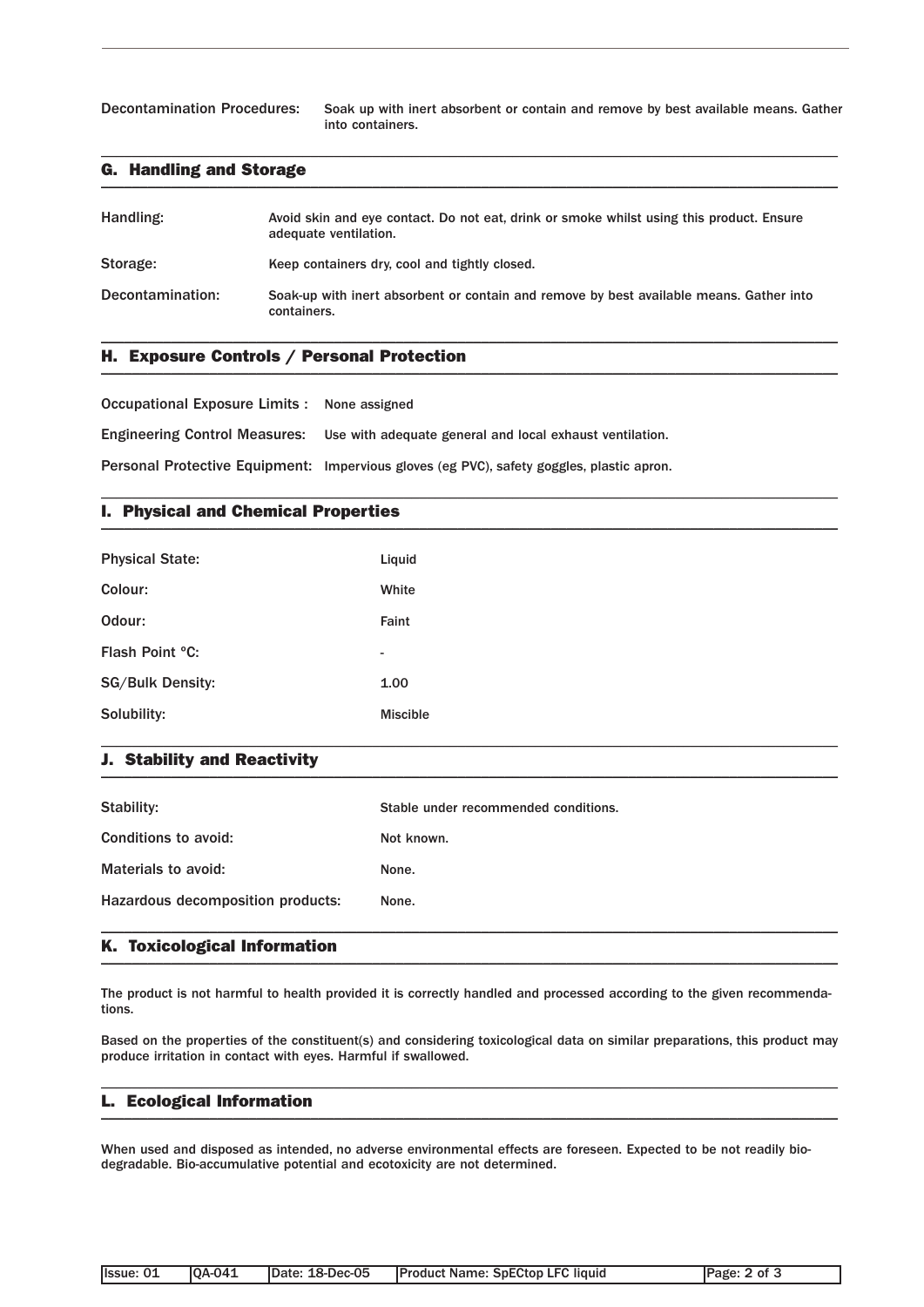### M. Disposal Considerations  $\blacksquare$

Disposal must be in accordance with local and national legislation.

Do not allow to enter into drains or watercourses. Material and container must be disposed as hazardous waste.

\_\_\_\_\_\_\_\_\_\_\_\_\_\_\_\_\_\_\_\_\_\_\_\_\_\_\_\_\_\_\_\_\_\_\_\_\_\_\_\_\_\_\_\_\_\_\_\_\_\_\_\_\_\_\_\_\_\_\_\_\_\_\_\_\_\_\_\_\_\_\_\_\_\_\_\_\_\_\_\_\_\_\_\_\_\_\_\_\_\_\_\_\_\_\_

\_\_\_\_\_\_\_\_\_\_\_\_\_\_\_\_\_\_\_\_\_\_\_\_\_\_\_\_\_\_\_\_\_\_\_\_\_\_\_\_\_\_\_\_\_\_\_\_\_\_\_\_\_\_\_\_\_\_\_\_\_\_\_\_\_\_\_\_\_\_\_\_\_\_\_\_\_\_\_\_\_\_\_\_\_\_\_\_\_\_\_\_\_\_\_

### N. Transport Information \_\_\_\_\_\_\_\_\_\_\_\_\_\_\_\_\_\_\_\_\_\_\_\_\_\_\_\_\_\_\_\_\_\_\_\_\_\_\_\_\_\_\_\_\_\_\_\_\_\_\_\_\_\_\_\_\_\_\_\_\_\_\_\_\_\_\_\_\_\_\_\_\_\_\_\_\_\_\_\_\_\_\_\_\_\_\_\_\_\_\_\_\_\_\_

| Proper shipping name:         | Latex polymer solution                     |                          |    |
|-------------------------------|--------------------------------------------|--------------------------|----|
| <b>UN Number:</b>             | Not classified as hazardous for transport. |                          |    |
| Class:                        | $\overline{\phantom{0}}$                   |                          |    |
| Subsidiary risk:              | -                                          |                          |    |
| Packaging group:              | $\overline{\phantom{0}}$                   |                          |    |
| Label:                        | -                                          |                          |    |
| <b>Additional information</b> |                                            |                          |    |
| ADR-HIN:                      | -                                          |                          |    |
| <b>IMDG-EMS:</b>              | -                                          | <b>Marine Pollutant:</b> | No |
| IMO:                          |                                            |                          |    |

| <b>EU Regulations:</b> | The product is labeled as follows, in accordance with local regulations.    |
|------------------------|-----------------------------------------------------------------------------|
| Hazard Symbol(s):      | Xn                                                                          |
| Contains:              | Styrene butadiene polymer                                                   |
| <b>Risk Phrases:</b>   | R22 - Harmful if swallowed.<br>R <sub>36</sub> - Irritating to eyes.        |
| <b>Safety Phrases:</b> | S36 - Wear suitable protective clothing.<br>S39 - Wear eye/face protection. |

\_\_\_\_\_\_\_\_\_\_\_\_\_\_\_\_\_\_\_\_\_\_\_\_\_\_\_\_\_\_\_\_\_\_\_\_\_\_\_\_\_\_\_\_\_\_\_\_\_\_\_\_\_\_\_\_\_\_\_\_\_\_\_\_\_\_\_\_\_\_\_\_\_\_\_\_\_\_\_\_\_\_\_\_\_\_\_\_\_\_\_\_\_\_

\_\_\_\_\_\_\_\_\_\_\_\_\_\_\_\_\_\_\_\_\_\_\_\_\_\_\_\_\_\_\_\_\_\_\_\_\_\_\_\_\_\_\_\_\_\_\_\_\_\_\_\_\_\_\_\_\_\_\_\_\_\_\_\_\_\_\_\_\_\_\_\_\_\_\_\_\_\_\_\_\_\_\_\_\_\_\_\_\_\_\_\_\_\_\_

\_\_\_\_\_\_\_\_\_\_\_\_\_\_\_\_\_\_\_\_\_\_\_\_\_\_\_\_\_\_\_\_\_\_\_\_\_\_\_\_\_\_\_\_\_\_\_\_\_\_\_\_\_\_\_\_\_\_\_\_\_\_\_\_\_\_\_\_\_\_\_\_\_\_\_\_\_\_\_\_\_\_\_\_\_\_\_\_\_\_\_\_\_\_\_

### P. Other Information  $\blacksquare$

O. Regulatory Information

| lssue:         |                                  |
|----------------|----------------------------------|
| Date of issue: | 18-Dec-2005                      |
| Prepared by:   | <b>SpEC Technical Department</b> |

No liability accepted for any injury, loss, damage or cost arising directly or indirectly from the use of any information contained within this MSDS since the customers treatment of the product is necessarily out of our control.

The data given above is based upon current knowledge and experience. This safety sheet is intended to describe our products in terms of their safety requirements. It does not guarantee the properties of the products described.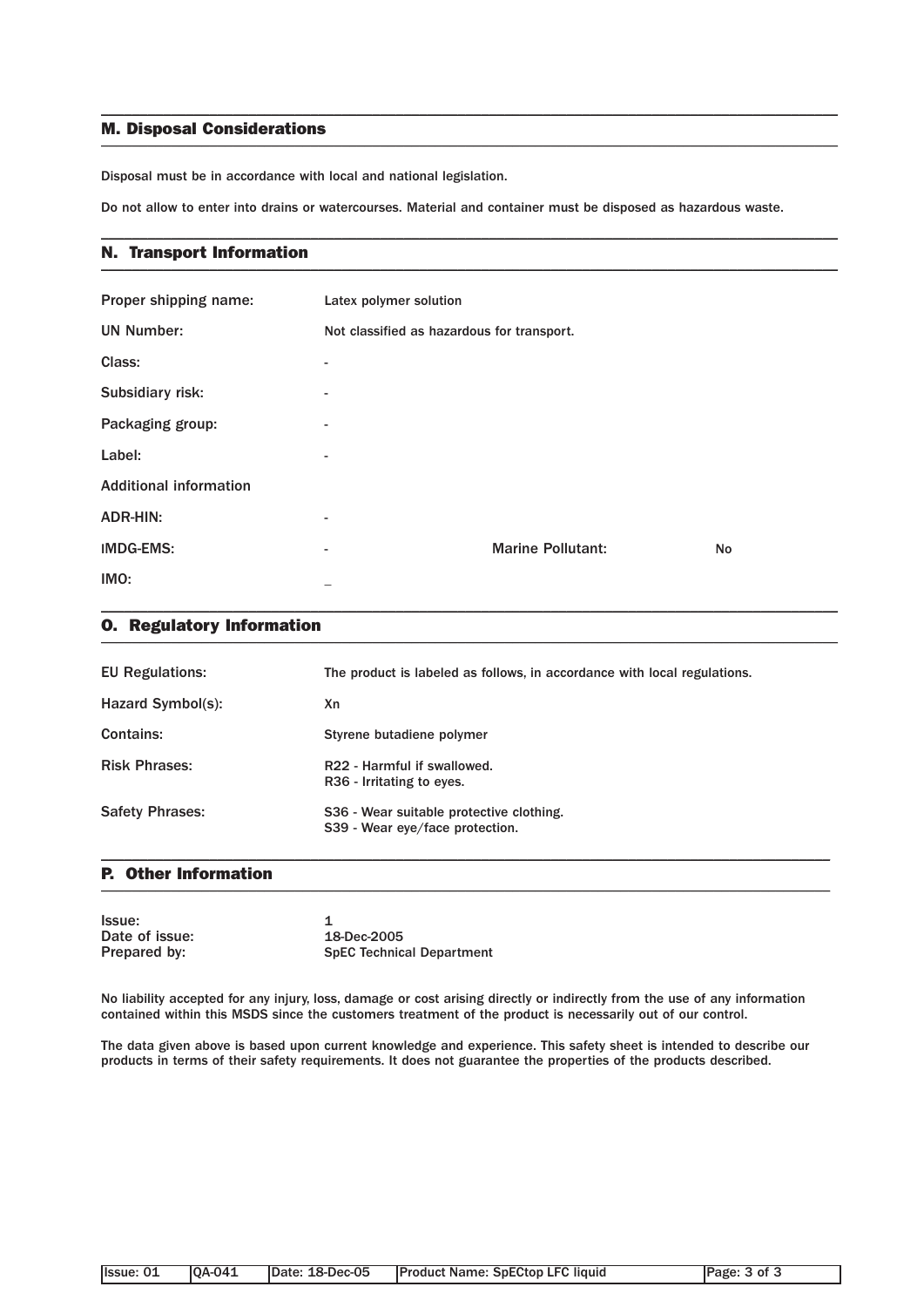



# **SAFETY DATA SHEET**

## A. Identification of the Substance / Preparation and of the Company Undertaking \_\_\_\_\_\_\_\_\_\_\_\_\_\_\_\_\_\_\_\_\_\_\_\_\_\_\_\_\_\_\_\_\_\_\_\_\_\_\_\_\_\_\_\_\_\_\_\_\_\_\_\_\_\_\_\_\_\_\_\_\_\_\_\_\_\_\_\_\_\_\_\_\_\_\_\_\_\_\_\_\_\_\_\_\_\_\_\_\_\_\_\_\_\_\_

\_\_\_\_\_\_\_\_\_\_\_\_\_\_\_\_\_\_\_\_\_\_\_\_\_\_\_\_\_\_\_\_\_\_\_\_\_\_\_\_\_\_\_\_\_\_\_\_\_\_\_\_\_\_\_\_\_\_\_\_\_\_\_\_\_\_\_\_\_\_\_\_\_\_\_\_\_\_\_\_\_\_\_\_\_\_\_\_\_\_\_\_\_\_\_

Product Name: SpECtop LFC Powder

| <b>Product Use:</b> | <b>Flooring</b>                         |            |               |
|---------------------|-----------------------------------------|------------|---------------|
| Company:            | <b>Speciality Engineering Chemicals</b> |            |               |
| Address:            | P. O. Box 61347, Dubai, U.A.E.          |            |               |
| Telephone:          | +9714-8836662                           | Facsimile: | +9714-8837696 |
| E-mail:             | info@spec.ae                            | Web site:  | ww.spec.ws    |
|                     |                                         |            |               |

### B. Composition / Information on Ingredients \_\_\_\_\_\_\_\_\_\_\_\_\_\_\_\_\_\_\_\_\_\_\_\_\_\_\_\_\_\_\_\_\_\_\_\_\_\_\_\_\_\_\_\_\_\_\_\_\_\_\_\_\_\_\_\_\_\_\_\_\_\_\_\_\_\_\_\_\_\_\_\_\_\_\_\_\_\_\_\_\_\_\_\_\_\_\_\_\_\_\_\_\_\_\_

| Composition:             | cement and graded silica sands. |            |                     |           |
|--------------------------|---------------------------------|------------|---------------------|-----------|
| Hazardous Ingredient(s)  | Symbol                          | CAS No.    | <b>Risk Phrases</b> | %         |
| Ordinary portland cement | Хn                              | 65997-15-1 | R22/38              | $40 - 60$ |

\_\_\_\_\_\_\_\_\_\_\_\_\_\_\_\_\_\_\_\_\_\_\_\_\_\_\_\_\_\_\_\_\_\_\_\_\_\_\_\_\_\_\_\_\_\_\_\_\_\_\_\_\_\_\_\_\_\_\_\_\_\_\_\_\_\_\_\_\_\_\_\_\_\_\_\_\_\_\_\_\_\_\_\_\_\_\_\_\_\_\_\_\_\_\_

### C. Hazards Identification  $\blacksquare$

Harmful if swallowed.



#### D. First Aid Measures \_\_\_\_\_\_\_\_\_\_\_\_\_\_\_\_\_\_\_\_\_\_\_\_\_\_\_\_\_\_\_\_\_\_\_\_\_\_\_\_\_\_\_\_\_\_\_\_\_\_\_\_\_\_\_\_\_\_\_\_\_\_\_\_\_\_\_\_\_\_\_\_\_\_\_\_\_\_\_\_\_\_\_\_\_\_\_\_\_\_\_\_\_\_\_

| In all cases of doubt, or when symptoms persist, seek medical attention. Never give anything<br>by mouth to an unconscious person.                                       |
|--------------------------------------------------------------------------------------------------------------------------------------------------------------------------|
| Check for and remove contact lenses if any. Irrigate copious amount of water for several<br>minutes keeping eye lids open. Obtain medical attention if problem persists. |
| Wash thoroughly with soap and water or suitable skin cleanser immediately. Obtain medical<br>attention if problem persists.                                              |
| Remove to fresh air. If not breathing, provide artificial respiration. Seek medical attention if the<br>problem continues.                                               |
| Do not induce vomiting. Obtain medical attention and show the container or label.                                                                                        |
|                                                                                                                                                                          |

E. Fire Fighting Measures \_\_\_\_\_\_\_\_\_\_\_\_\_\_\_\_\_\_\_\_\_\_\_\_\_\_\_\_\_\_\_\_\_\_\_\_\_\_\_\_\_\_\_\_\_\_\_\_\_\_\_\_\_\_\_\_\_\_\_\_\_\_\_\_\_\_\_\_\_\_\_\_\_\_\_\_\_\_\_\_\_\_\_\_\_\_\_\_\_\_\_\_\_\_\_

| Suitable Extinguishing Media:        | Not flammable |
|--------------------------------------|---------------|
| <b>Special Exposure Hazards:</b>     | <b>None</b>   |
| <b>Special Protective Equipment:</b> | <b>None</b>   |

### F. Accidental Release Measures  $\blacksquare$

Personal Precautions: Wear gloves and other suitable protective clothing. Environmental Precautions: Prevent entry into drains, sewers and water courses. Issue: 01 QA-041 Date: 18-Dec-05 Product Name: SpECtop LFC powder Page: 1 of 4

\_\_\_\_\_\_\_\_\_\_\_\_\_\_\_\_\_\_\_\_\_\_\_\_\_\_\_\_\_\_\_\_\_\_\_\_\_\_\_\_\_\_\_\_\_\_\_\_\_\_\_\_\_\_\_\_\_\_\_\_\_\_\_\_\_\_\_\_\_\_\_\_\_\_\_\_\_\_\_\_\_\_\_\_\_\_\_\_\_\_\_\_\_\_\_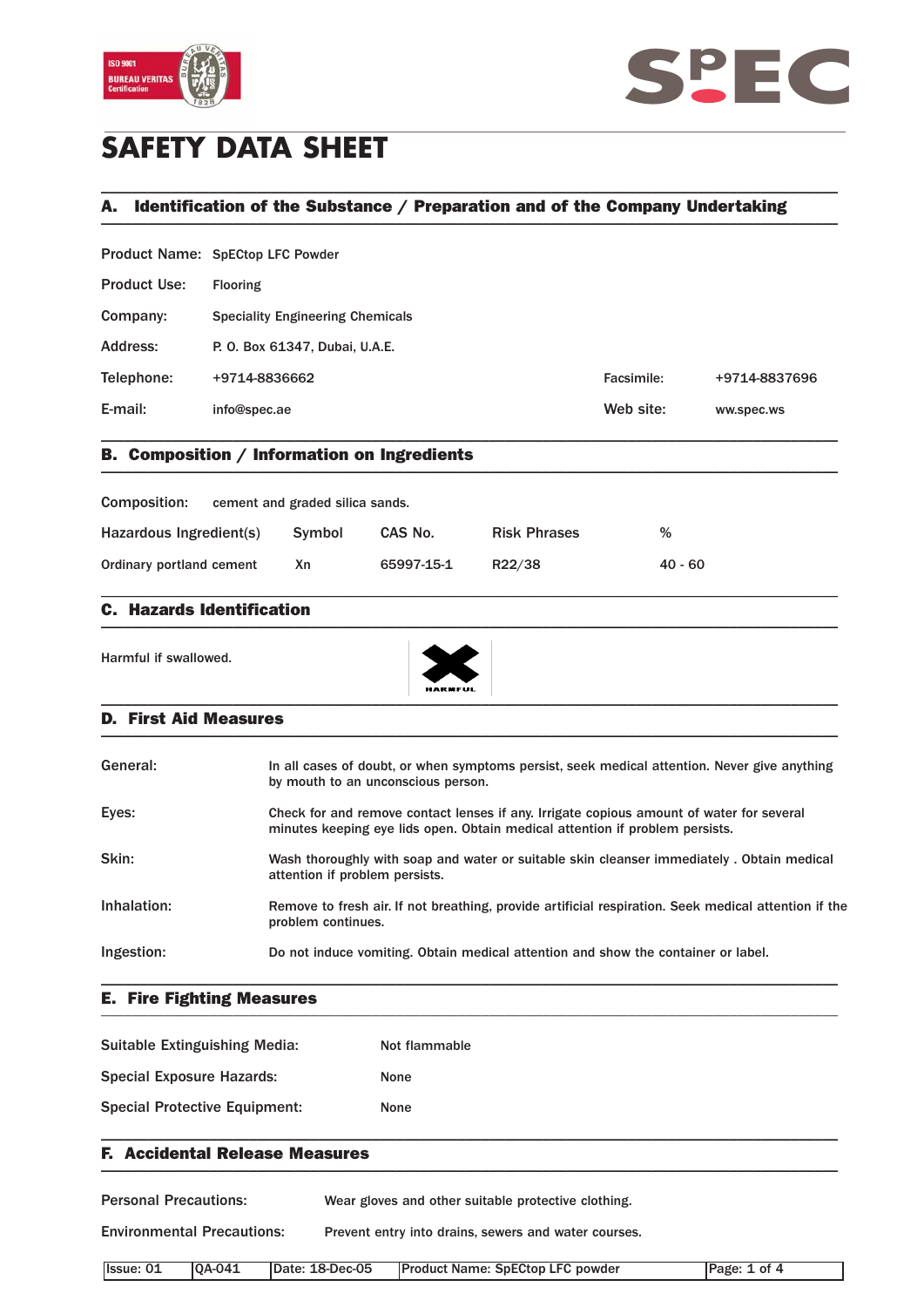Decontamination Procedures: Gather into containers. Avoid the formation of dust in atmosphere. Residues may be flushed to drain with large volume of water.

#### G. Handling and Storage  $\blacksquare$

| Handling:        | Avoid creating dust. Use eye/face protection. Ensure adequate ventilation. |
|------------------|----------------------------------------------------------------------------|
| Storage:         | Store in cool dry and cool area.                                           |
| Decontamination: | Gather into containers. Avoid formation of dust in atmosphere.             |

\_\_\_\_\_\_\_\_\_\_\_\_\_\_\_\_\_\_\_\_\_\_\_\_\_\_\_\_\_\_\_\_\_\_\_\_\_\_\_\_\_\_\_\_\_\_\_\_\_\_\_\_\_\_\_\_\_\_\_\_\_\_\_\_\_\_\_\_\_\_\_\_\_\_\_\_\_\_\_\_\_\_\_\_\_\_\_\_\_\_\_\_\_\_\_

\_\_\_\_\_\_\_\_\_\_\_\_\_\_\_\_\_\_\_\_\_\_\_\_\_\_\_\_\_\_\_\_\_\_\_\_\_\_\_\_\_\_\_\_\_\_\_\_\_\_\_\_\_\_\_\_\_\_\_\_\_\_\_\_\_\_\_\_\_\_\_\_\_\_\_\_\_\_\_\_\_\_\_\_\_\_\_\_\_\_\_\_\_\_\_

### H. Exposure Controls / Personal Protection \_\_\_\_\_\_\_\_\_\_\_\_\_\_\_\_\_\_\_\_\_\_\_\_\_\_\_\_\_\_\_\_\_\_\_\_\_\_\_\_\_\_\_\_\_\_\_\_\_\_\_\_\_\_\_\_\_\_\_\_\_\_\_\_\_\_\_\_\_\_\_\_\_\_\_\_\_\_\_\_\_\_\_\_\_\_\_\_\_\_\_\_\_\_\_

Occupational Exposure Limits : None assigned Substance 8 Hour TWA STEL Source/Other Information Silica amorphous: total inhalable dust  $5 \text{ mgm}^3$  ----- EH 40<br>respirable dust  $3 \text{ mgm}^3$ respirable dust Portland cement: total inhalable dust  $10 \text{ mgm}^3$  ---- EH 40 respirable dust  $5 \text{ mgm}^{-3}$ Engineering Control Measures: Atmospheric levels of dust must be maintained within the Occupational Exposure Standard. Where mechanical methods are inadequate, appropriate personal protective equipment must be used.

Personal Protective Equipment: Impervious gloves (eg PVC). Goggles. Approved dust mask.

### I. Physical and Chemical Properties \_\_\_\_\_\_\_\_\_\_\_\_\_\_\_\_\_\_\_\_\_\_\_\_\_\_\_\_\_\_\_\_\_\_\_\_\_\_\_\_\_\_\_\_\_\_\_\_\_\_\_\_\_\_\_\_\_\_\_\_\_\_\_\_\_\_\_\_\_\_\_\_\_\_\_\_\_\_\_\_\_\_\_\_\_\_\_\_\_\_\_\_\_\_\_

| <b>Physical State:</b>  | Solid-Powder |
|-------------------------|--------------|
| Colour:                 | Grey         |
| Odour:                  | None         |
| Flash Point °C:         | N/A          |
| <b>SG/Bulk Density:</b> | 1.66         |
| Solubility:             | Insoluble    |
|                         |              |

\_\_\_\_\_\_\_\_\_\_\_\_\_\_\_\_\_\_\_\_\_\_\_\_\_\_\_\_\_\_\_\_\_\_\_\_\_\_\_\_\_\_\_\_\_\_\_\_\_\_\_\_\_\_\_\_\_\_\_\_\_\_\_\_\_\_\_\_\_\_\_\_\_\_\_\_\_\_\_\_\_\_\_\_\_\_\_\_\_\_\_\_\_\_\_

#### J. Stability and Reactivity  $\blacksquare$

| Stability:                        | Stable under recommended conditions.       |
|-----------------------------------|--------------------------------------------|
| Conditions to avoid:              | Exposure to air. Contamination with water. |
| Materials to avoid:               | None.                                      |
| Hazardous decomposition products: | None.                                      |
|                                   |                                            |

### K. Toxicological Information \_\_\_\_\_\_\_\_\_\_\_\_\_\_\_\_\_\_\_\_\_\_\_\_\_\_\_\_\_\_\_\_\_\_\_\_\_\_\_\_\_\_\_\_\_\_\_\_\_\_\_\_\_\_\_\_\_\_\_\_\_\_\_\_\_\_\_\_\_\_\_\_\_\_\_\_\_\_\_\_\_\_\_\_\_\_\_\_\_\_\_\_\_\_\_

Cement, cementitious grouts and mortars are known to cause both irritant and allergic contact dermatitis. Causes burns when wet.

Harmful by inhalation and if swallowed.

| Issue: 01 | <b>10A-041</b> | IDate: 18-Dec-05 | <b>Product Name: SpECtop LFC powder</b> | Page: 2 of 4 |
|-----------|----------------|------------------|-----------------------------------------|--------------|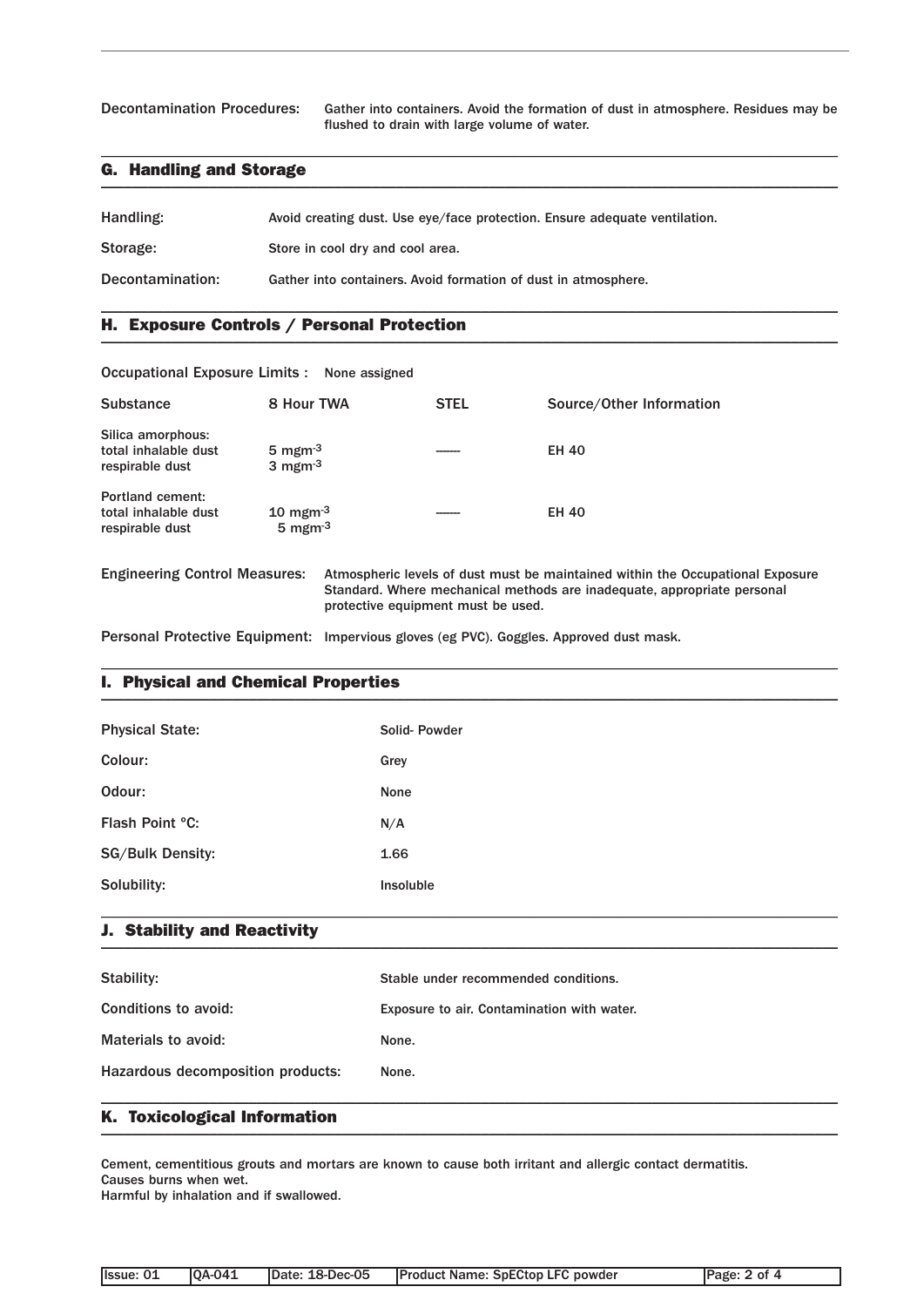### L. Ecological Information \_\_\_\_\_\_\_\_\_\_\_\_\_\_\_\_\_\_\_\_\_\_\_\_\_\_\_\_\_\_\_\_\_\_\_\_\_\_\_\_\_\_\_\_\_\_\_\_\_\_\_\_\_\_\_\_\_\_\_\_\_\_\_\_\_\_\_\_\_\_\_\_\_\_\_\_\_\_\_\_\_\_\_\_\_\_\_\_\_\_\_\_\_\_\_

When used and disposed as intended, no adverse environmental effects are foreseen. Expected to be not readily biodegradable. Bio-accumulative potential and ecotoxicity are not determined.

\_\_\_\_\_\_\_\_\_\_\_\_\_\_\_\_\_\_\_\_\_\_\_\_\_\_\_\_\_\_\_\_\_\_\_\_\_\_\_\_\_\_\_\_\_\_\_\_\_\_\_\_\_\_\_\_\_\_\_\_\_\_\_\_\_\_\_\_\_\_\_\_\_\_\_\_\_\_\_\_\_\_\_\_\_\_\_\_\_\_\_\_\_\_\_

\_\_\_\_\_\_\_\_\_\_\_\_\_\_\_\_\_\_\_\_\_\_\_\_\_\_\_\_\_\_\_\_\_\_\_\_\_\_\_\_\_\_\_\_\_\_\_\_\_\_\_\_\_\_\_\_\_\_\_\_\_\_\_\_\_\_\_\_\_\_\_\_\_\_\_\_\_\_\_\_\_\_\_\_\_\_\_\_\_\_\_\_\_\_\_

\_\_\_\_\_\_\_\_\_\_\_\_\_\_\_\_\_\_\_\_\_\_\_\_\_\_\_\_\_\_\_\_\_\_\_\_\_\_\_\_\_\_\_\_\_\_\_\_\_\_\_\_\_\_\_\_\_\_\_\_\_\_\_\_\_\_\_\_\_\_\_\_\_\_\_\_\_\_\_\_\_\_\_\_\_\_\_\_\_\_\_\_\_\_\_

### M. Disposal Considerations \_\_\_\_\_\_\_\_\_\_\_\_\_\_\_\_\_\_\_\_\_\_\_\_\_\_\_\_\_\_\_\_\_\_\_\_\_\_\_\_\_\_\_\_\_\_\_\_\_\_\_\_\_\_\_\_\_\_\_\_\_\_\_\_\_\_\_\_\_\_\_\_\_\_\_\_\_\_\_\_\_\_\_\_\_\_\_\_\_\_\_\_\_\_\_

Disposal must be in accordance with local and national legislation.

Do not allow to enter into drains or watercourses. Material and container must be disposed as hazardous waste.

### N. Transport Information \_\_\_\_\_\_\_\_\_\_\_\_\_\_\_\_\_\_\_\_\_\_\_\_\_\_\_\_\_\_\_\_\_\_\_\_\_\_\_\_\_\_\_\_\_\_\_\_\_\_\_\_\_\_\_\_\_\_\_\_\_\_\_\_\_\_\_\_\_\_\_\_\_\_\_\_\_\_\_\_\_\_\_\_\_\_\_\_\_\_\_\_\_\_\_

| <b>Proper Shipping name:</b>  | Cement powder                              |
|-------------------------------|--------------------------------------------|
| <b>UN Number:</b>             | Not classified as hazardous for transport. |
| Class:                        | ۰.                                         |
| Subsidiary risk:              |                                            |
| Packaging group:              | -                                          |
| Label:                        | -                                          |
| <b>Additional information</b> |                                            |
| ADR-HIN:                      | $\overline{\phantom{0}}$                   |
| <b>IMDG-EMS:</b>              |                                            |
| <b>Marine Pollutant:</b>      | No                                         |
| IMO:                          |                                            |

### O. Regulatory Information \_\_\_\_\_\_\_\_\_\_\_\_\_\_\_\_\_\_\_\_\_\_\_\_\_\_\_\_\_\_\_\_\_\_\_\_\_\_\_\_\_\_\_\_\_\_\_\_\_\_\_\_\_\_\_\_\_\_\_\_\_\_\_\_\_\_\_\_\_\_\_\_\_\_\_\_\_\_\_\_\_\_\_\_\_\_\_\_\_\_\_\_\_\_\_

| <b>EU Regulations:</b>        | The product is labeled as follows, in accordance with local regulations.                                                                                                                                                                                                                             |
|-------------------------------|------------------------------------------------------------------------------------------------------------------------------------------------------------------------------------------------------------------------------------------------------------------------------------------------------|
| Hazard Symbol(s):             | Xn                                                                                                                                                                                                                                                                                                   |
| Contains:                     | <b>OPC</b>                                                                                                                                                                                                                                                                                           |
| <b>Risk Phrases:</b>          | R22 - Harmful if swallowed.<br>R38 - Irritating to skin.                                                                                                                                                                                                                                             |
| <b>Safety Phrases:</b>        | S36 - Wear suitable protective clothing.<br>S39 - Wear eye/face protection.                                                                                                                                                                                                                          |
| <b>EC Directives:</b>         | Dangerous Substances Directive, 67/548/EEC and adaptations.<br>Dangerous Preparation Directive, 88/379/EEC.<br>Safety Data Sheets Directive, 91/155/EEC.                                                                                                                                             |
| <b>Statutory Instruments:</b> | Chemicals (Hazard Information and Packaging) Regs. 1993 (SI 1746).<br>Control of Substances Hazardous to Health Regs. 1988 (SI 1657).<br>Health and Safety at Work, etc. Act 1974.<br>Environmental Protection Act 1990.<br>Highly Flammable Liquids & Liquefied Petroleum Gases Regs. 1972 (SI 917) |
| <b>Codes of Practice:</b>     | Waste Management. The Duty of Care.<br>Operational Provisions of the Road Traffic (Carriage of Dangerous Substances in<br>packagesetc.) Regs. 1986(COP17)                                                                                                                                            |

| Issue: 01 | <b>0A-041</b> | Date: 18-Dec-05 | <b>Product Name: SpECtop LFC powder</b> |
|-----------|---------------|-----------------|-----------------------------------------|
|           |               |                 |                                         |